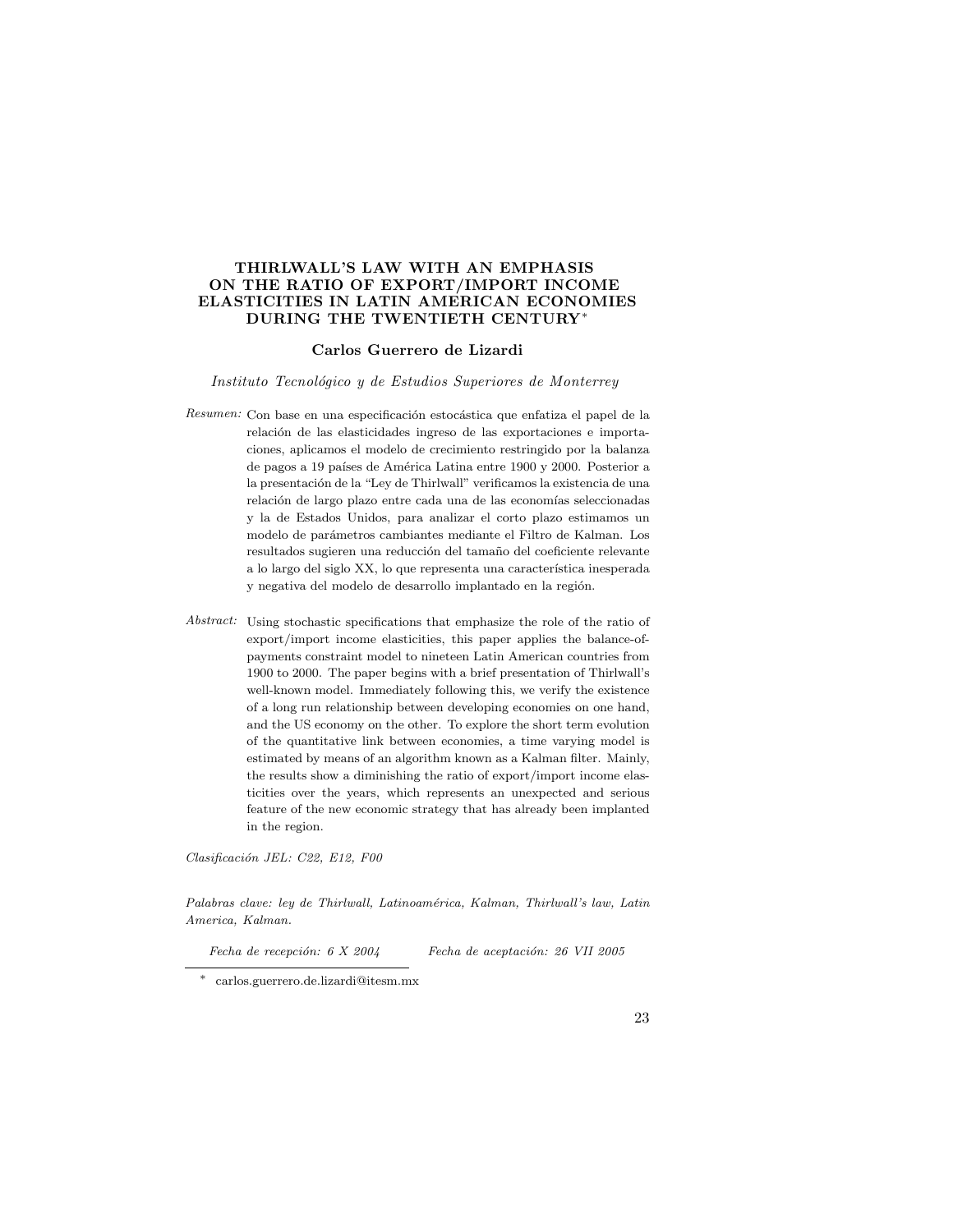# 1. Introduction

The aim of this study is to test the balance of payments constrained growth model using stochastic specifications that emphasize the role of the ratio of export/import income elasticities (Davidson, 1990-91) for nineteen Latin American economies from 1900 to 2000. The paper begins with a brief presentation of Thirlwall's well-known model. Immediately following this, using the Johansen procedure we identify the long-run value of the ratio of export/import income elasticities and, recognizing that we are in the presence of a time varying parameter, we draw on a state-space representation to determine its evolution over time. Concluding remarks are in the final section.

# 2. Theoretical Framework

Thirlwall's model can be represented by three equations:

$$
x = \eta \left( p_d - p_f \right) + \pi w \tag{1}
$$

$$
m = \varphi (p_f - p_d) + \xi y \tag{2}
$$

$$
(p_d + x) = (p_f + m)
$$
\n<sup>(3)</sup>

with  $\eta, \varphi \langle 0 \rangle$  and  $\pi, \xi > 0$ . Here, x, m, w, and y are the growth rates of real exports, imports, rest of the world income, and domestic income respectively, and  $(p_d - p_f)$  is the growth rate of relative prices measured in a common currency. Equations (1) and (2) are standard export and import demand functions. Price elasticities of exports and imports are  $\eta$  and  $\varphi$  respectively. Income elasticities of exports and imports are  $\pi$  and  $\xi$  respectively. It is worthwhile to highlight that both income elasticities reflect the non-price aspects of competition (McCombie and Thirlwall, 1994, p. 265; Bairam and Dempster, 1991, p. 1720). Equation (3) assumes that the current account is continuously balanced.

Substituting equations (1) and (2) into (3) gives the balance of payments constrained growth model rate of real domestic income, designated by  $y_b$ :

$$
y_b = \frac{\pi w + (\eta + \varphi + 1)(p_d - p_f)}{\xi} \tag{4}
$$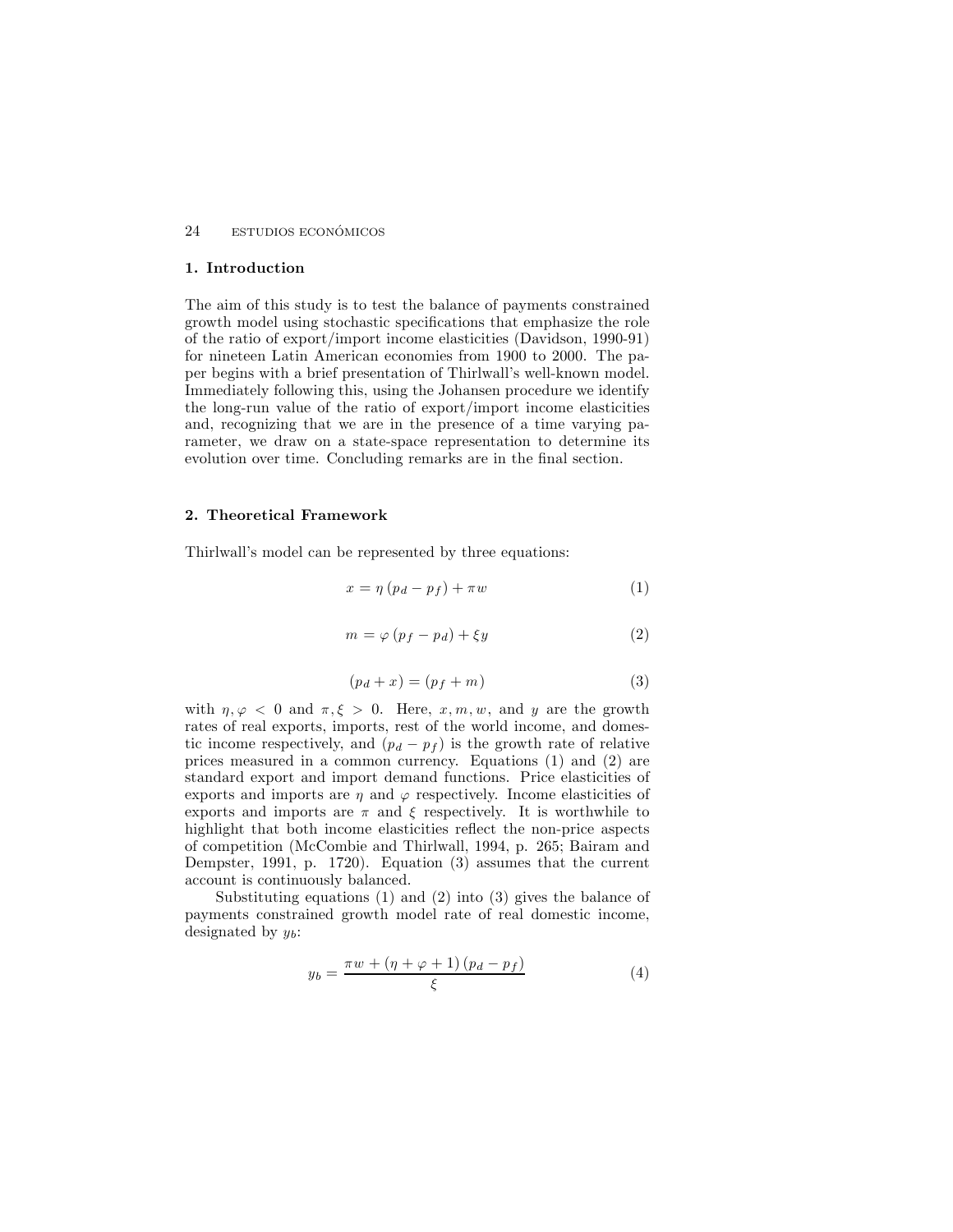As Thirlwall (1979, p. 49) points out, if the assumption can be made that the Marshall-Lerner condition is exactly satisfied or if relative prices measured in a common currency do not change over the long run, equation 4 can be reduced to:

$$
y_b = \frac{\pi w}{\xi} \tag{5}
$$

In reference to equation  $(5)$ , Davidson clarifies:

"...the rate of growth a nation can maintain without running into a ceteris paribus balance of payments problem depends on the rest of the world's real economic growth and the relevant income elasticities for imports and exports..."  $(1990-1991, p. 300).$ 

The policy implications of equation (5) are relevant in the sense that in an open economy, pertinent economic management is the one that manipulates the income elasticities of exports and imports.

"...A successful economic policy that increases the value of  $\pi$  and/or reduces the value of  $\xi$ , relaxes the balance of payments constraints and, eventually, accelerates economic growth..." (Bairam and Dempster, 1991, p. 1720).

Allowing a stochastic residual term  $(u_t)$ , equation (5) can be written as:

$$
y_{b,t} = \alpha w_t + u_t \tag{6}
$$

Here  $\alpha = \frac{\pi}{6}$  is the coefficient. It is expected to be positive, and the larger it is, the better. Its vector autoregressive  $(VAR)$  form is the following:

$$
y_{j,t} = \alpha_0 + \alpha_i y_{US,t-i} + \alpha_i y_{j,t-i} + u_{j,t}
$$
  
\n
$$
y_{US,t} = \beta_0 + \beta_i y_{US,t-i} + \beta_i y_{j,t-i} + u_{US,t}
$$
\n(7)

Where  $j$  represents each of the 19 Latin American countries selected, i indicates the number of lags required,  $y$  is the natural logarithm of the real gross domestic product, and  $u_t$  are iid  $N(0, \Omega)$ processes. The following section presents results of econometric estimations of equation  $(6)$  under the form of vector autoregressive  $(VAR)$ models with cointegration, and of state-space representations, for the selected developing economies.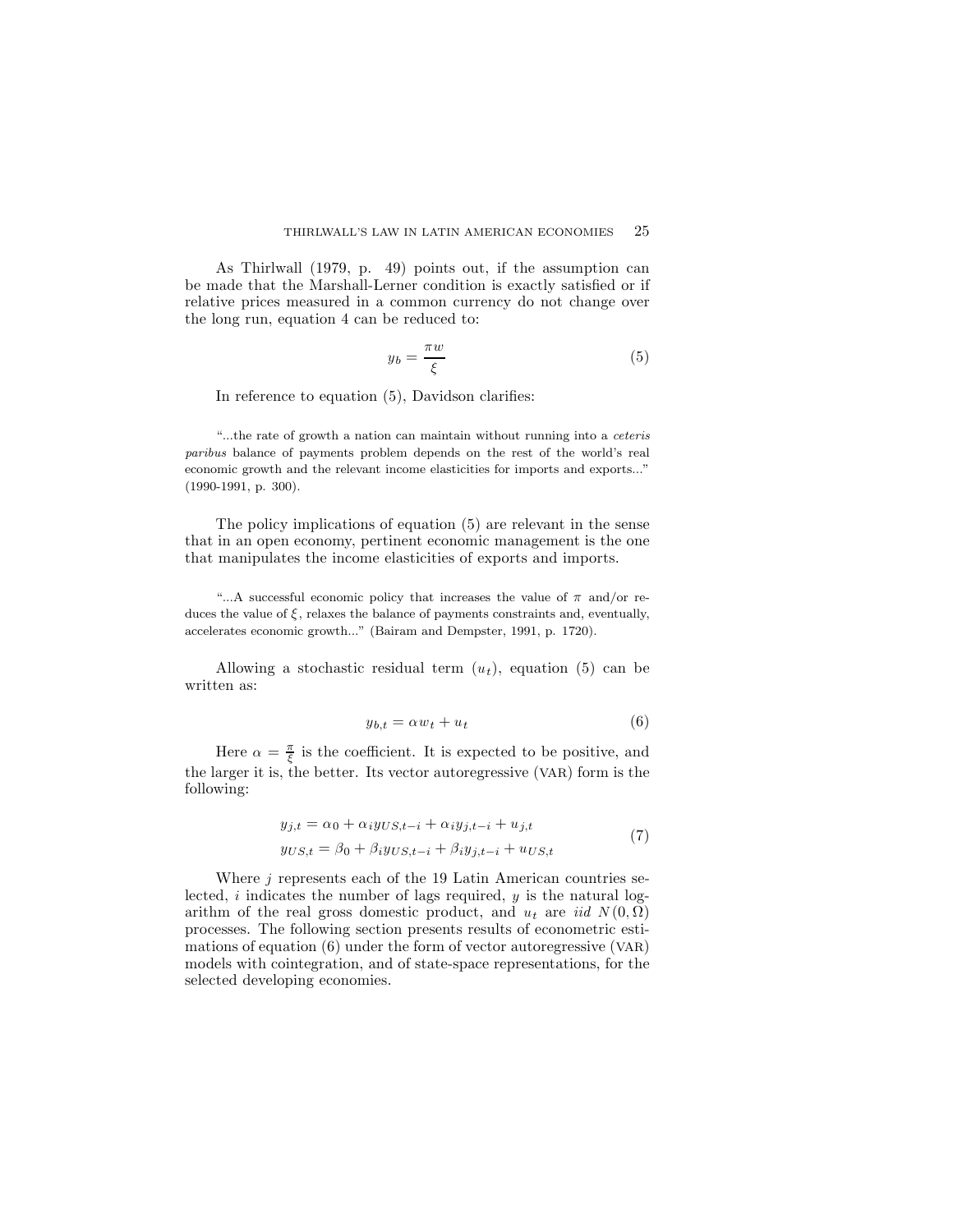# 3. Econometric Results and Discussion

As a preliminary step for evaluating equation  $(6)$ , table 1 provides background information about selected countries. Certainly, the analyzed time period for each economy depends on the availability of information. According to the World Bank, two countries listed belong to the category of "low income" (less than 735 US dollars), nine to the "lower middle income" (between  $736$  and  $2$  935 US dollars), and eight to the "upper middle income" (between 2 936 and 9 075 US dollars).

During the 20th century we found two specific developing strategies implemented in Latin America. The first one corresponds to a model based on protecting national markets and on state intervention. Under the second one, the tendency has been for the market to replace regulation, private ownership to replace public ownership, and competition, including that from foreign goods and investors, to replace protection. For each economy, the precise cut-off year was determined based on a trade index  $-$ see Lora (2001) for details $-$  and considering the trough of its business cycle.

The question about the order of integration of the variables is relevant in order to apply the Johansen procedure into a balanced VAR model. The state of the art econometrics does not accept the use of the Augmented Dickey-Fuller test and the Phillips-Perron tests, because of their size distortion and their low power (Maddala and Kim, 2002, chapter 4). Thus, we applied the DF-GLS test (Elliott, Rothenberg and Stock, 1996) and the Perron-Ng test (Perron and Ng, 1996). As expected, the results show that the Latin American and US economies are integrated of order one.

Once it is clear that the analyzed variables are non stationary, we can proceed with the estimation of VAR models for real gross domestic product of the selected countries and of US. As was established in the previous section, the relevant parameters represent elasticities. Therefore, a log-log functional form was chosen. In order to check their statistical adequacy, misspecification tests were applied, and their stability was verified by means of the long run matrix.<sup>1</sup>

<sup>&</sup>lt;sup>1</sup> "Consider the impact of a shock to innovation in one of the equations of a VAR; does the response to this shock (eventually) die out as we get further away in time from the date of the shock? If the answer is yes the model is stable; if not the model is unstable...A stable model is thus well behaved in the sense that the impact of a shock is calculable and finite. This is particularly important in the context of what is known as multiplier analysis" (Patterson, 2000, pp. 601-602). According to Lütkepohl (1991), the estimated VAR is stable if all roots of the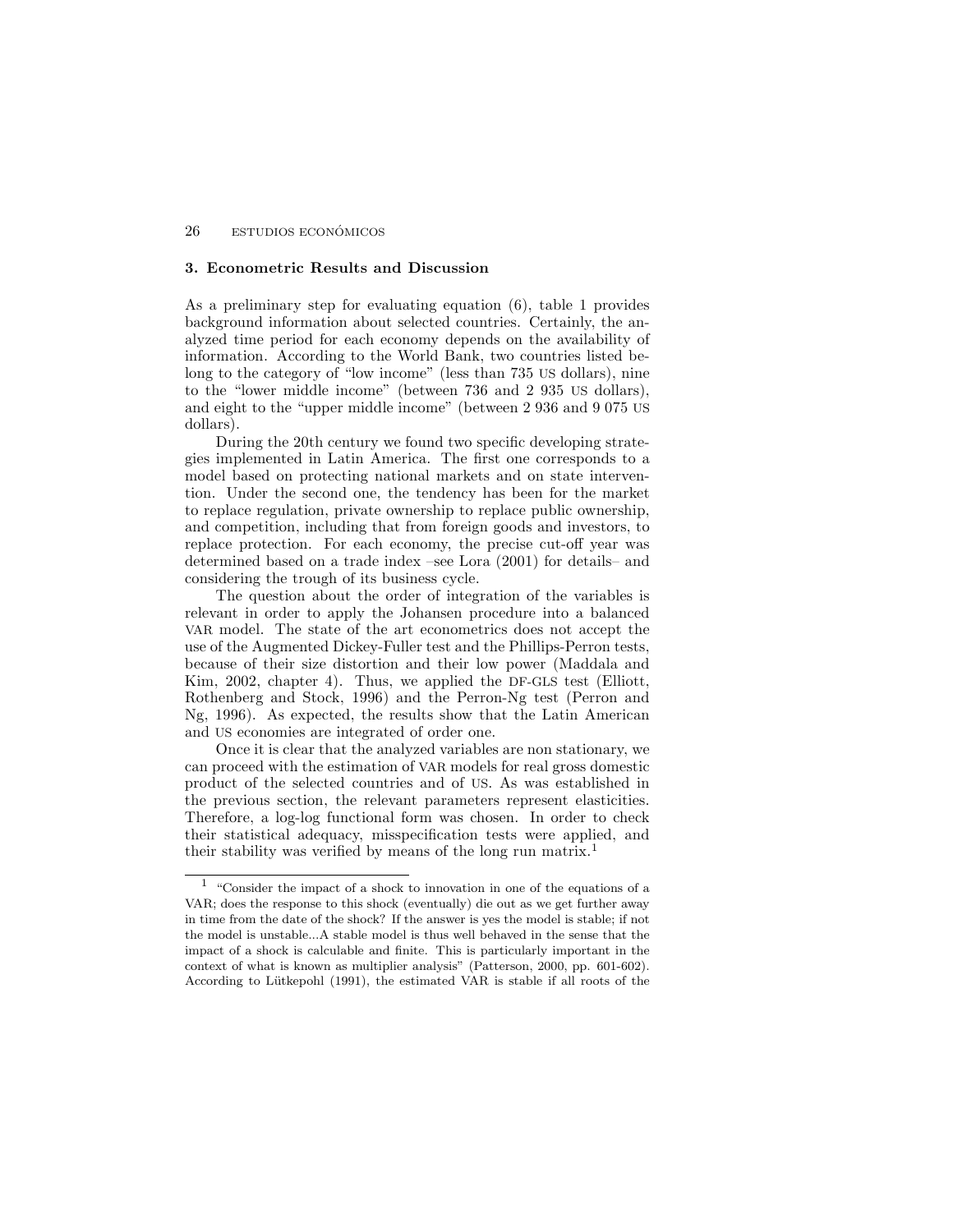|                    |      | Income per capita              |       | Periods and |                  |           |               |        |
|--------------------|------|--------------------------------|-------|-------------|------------------|-----------|---------------|--------|
| Country and Region | Year | 1970 PPP US dollars US dollars |       | subperiods  | R                | <b>SS</b> | DM)           | $X+MN$ |
|                    | 900  | 4S)                            | g     | 1900-2000   | 32               | នា        | 5.16          | 26.34  |
|                    | 1989 | 1,098                          | 2389  | 1900-1989   | 3.14             | 479       | 3.67          | 27,73  |
| Argentina          | ã    | 1,420                          | 7,675 | 1989-2000   | $\overline{371}$ | 9.A       | 18.01         | 1511   |
|                    | 1960 | S                              | E     | 1960-2000   | 336              | 734       | 212           | 32.72  |
|                    | 1986 | 22                             | S     | 1960-1986   | 3.22             | 834       | S3            | 33,34  |
| Bolinia            | 2000 | 27                             | š     | 1986-2000   | 3.63             | 6.07      | 734           | 31.36  |
|                    | 1902 | 闫                              | S)    | 1902-2000   | 441              | Ë9        | 657           | 23     |
|                    | 1988 | SAS                            | 2,186 | 1902-1988   | 475              | 631       | 5.91          | 24.46  |
| Brazil             | 2000 | 88                             | 3,493 | 1988-2000   | $\frac{54}{5}$   | 384       | 10.46         | 14.95  |
|                    | 1940 | \$3                            | Z     | 1940-2000   | 33               | SS.       | 935           | 30,4   |
|                    | 1975 | 734                            | g     | 1940-1975   | 319              | 219       | వ             | 20.67  |
| ğ                  | 2000 | 1631                           | 4,638 | 1975-2000   | 491              | 10.48     | 10.4          | 44.36  |
|                    | 1936 | W                              | S     | 1936-2000   | 4.26             | ₹         | $\frac{4}{8}$ | 23     |
| Colombia           | 991  | S                              | 1,256 | 1936-1991   | 448              | 88        | 7.85          | 22.53  |

Income per-capita, average growth rate (D) of GDP (1), exports (X) and imports (M), and

Table 1

degree of openness of selected countries

.

| characteristic AR polynomial have a modulus of less than one and lie inside the |  |  |  |  |  |  |  |
|---------------------------------------------------------------------------------|--|--|--|--|--|--|--|
| unit circle.                                                                    |  |  |  |  |  |  |  |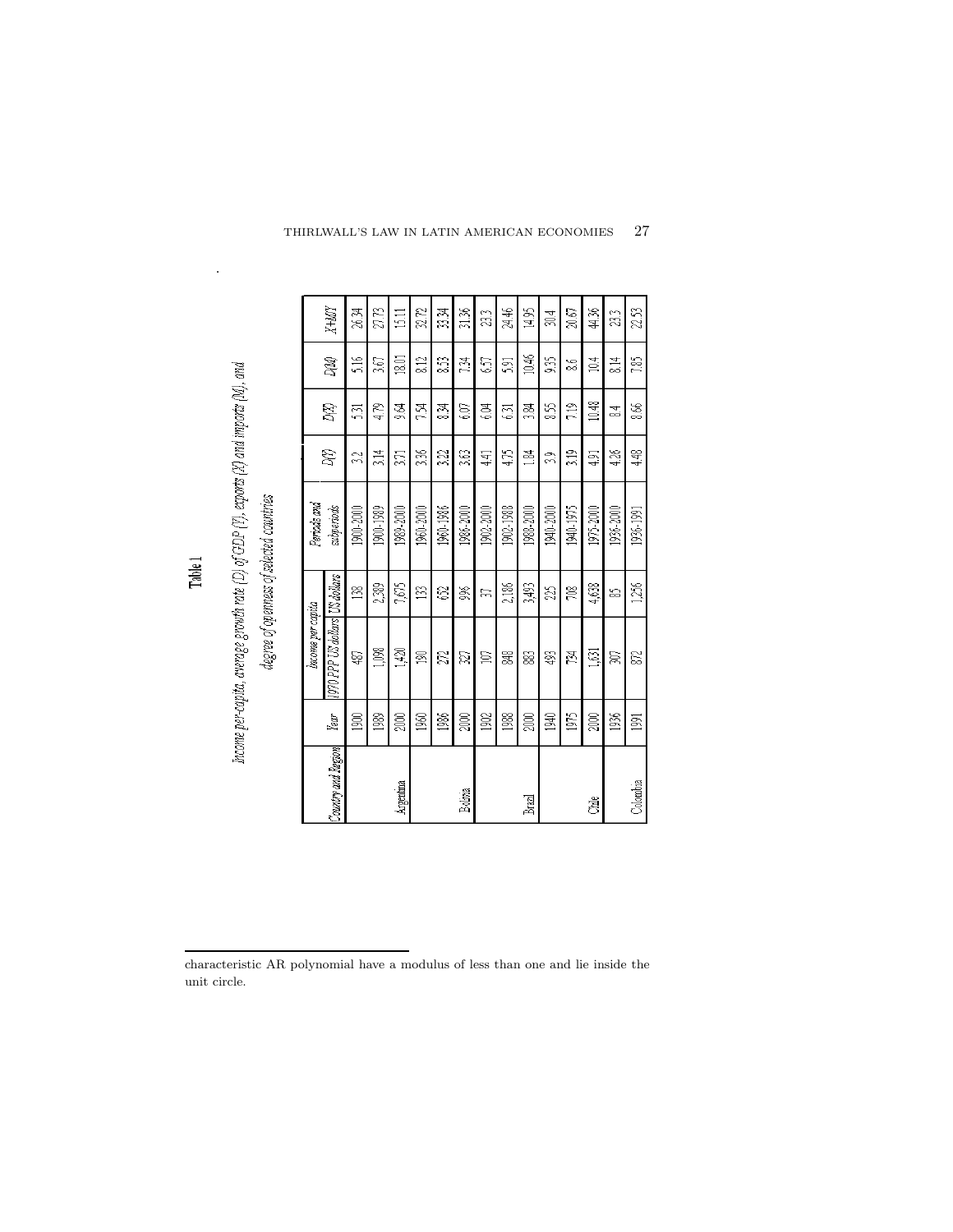| ı.<br>r., |  |
|-----------|--|

 $\mathcal{L}^{\mathcal{L}}(\mathcal{A})$  .

|  | ١ |  |
|--|---|--|
|  |   |  |
|  |   |  |

|             |                   | $X+MN$                         | 28.31          | 54.49     | 50.74     | 62.75      | 42.08     | 38.42                   | 57.82          | 34.86     | 31.53     | 46.94     | 48.25     | 47.92     | 48.24       | 522       | 6.03      | 4.96      |
|-------------|-------------------|--------------------------------|----------------|-----------|-----------|------------|-----------|-------------------------|----------------|-----------|-----------|-----------|-----------|-----------|-------------|-----------|-----------|-----------|
|             |                   | DM <sub>0</sub>                | QÓ             | 10.37     | 949       | 12.45      | 9.76      | S3                      | 15.69          | 10.19     | 11.95     | 3.94      | 20        | 845       | 11.57       | 7.87      | 741       | 9.82      |
|             |                   | <b>S</b>                       | ES<br>S        | 973       | 839       | 12.92      | 832       | 4.82                    | 27.2           | 10.97     | 11.94     | 744       | 734       | 4.91      | 16.39       | 216       | $\Xi$     | 7.38      |
|             |                   | 8B)                            | 295            | 527       | 557       | 4.59       | 5.48      | 531                     | 6.28           | 461       | 5.22      | 239       | 359       | 335       | 447         | 3.88      | 3.92      | 3.69      |
|             | Periods and       | subperiods                     | 1991-2000      | 1950-2000 | 1950-1985 | 1985-2000  | 1947-2000 | 1947-1991               | 1991-2000      | 1939-2000 | 1939-1987 | 1987-2000 | 1950-2000 | 1950-1989 | 1989-2000   | 1923-2000 | 1923-1985 | 1985-2000 |
| (continued) |                   |                                | $\frac{52}{3}$ | 322       | 1,486     | 3,926      | $\Xi$     | 1,037                   | 2,313          | S,        | Į,ioj     | $1,076$   | g         | R         | 1,983       | $\Xi$     | 1,405     | $1,675$   |
|             | Income per capita | 1970 PPP US dollars US dollars | E              | 33        | 5S)       | 86         | Ĕ         | 484                     | 722            | 31        | 479       | 492       | 25        | 356       | 476         | 251       | 488       | ž         |
|             |                   | Year                           | 2000           | 1950      | 1985      | $\Xi$      | 1947      | $\overline{\mathbb{S}}$ | $2000\,$       | 1939      | $1987\,$  | $2000\,$  | 1950      | $^{58}$   | $2000\,$    | 1923      | 1985      | $2000\,$  |
|             |                   | Country and Region             |                |           |           | Costa Rica |           |                         | Dominican Rep. |           |           | Ecuador   |           |           | El Salvador |           |           | Guatemala |

 $28\qquad$  est<br>udios económicos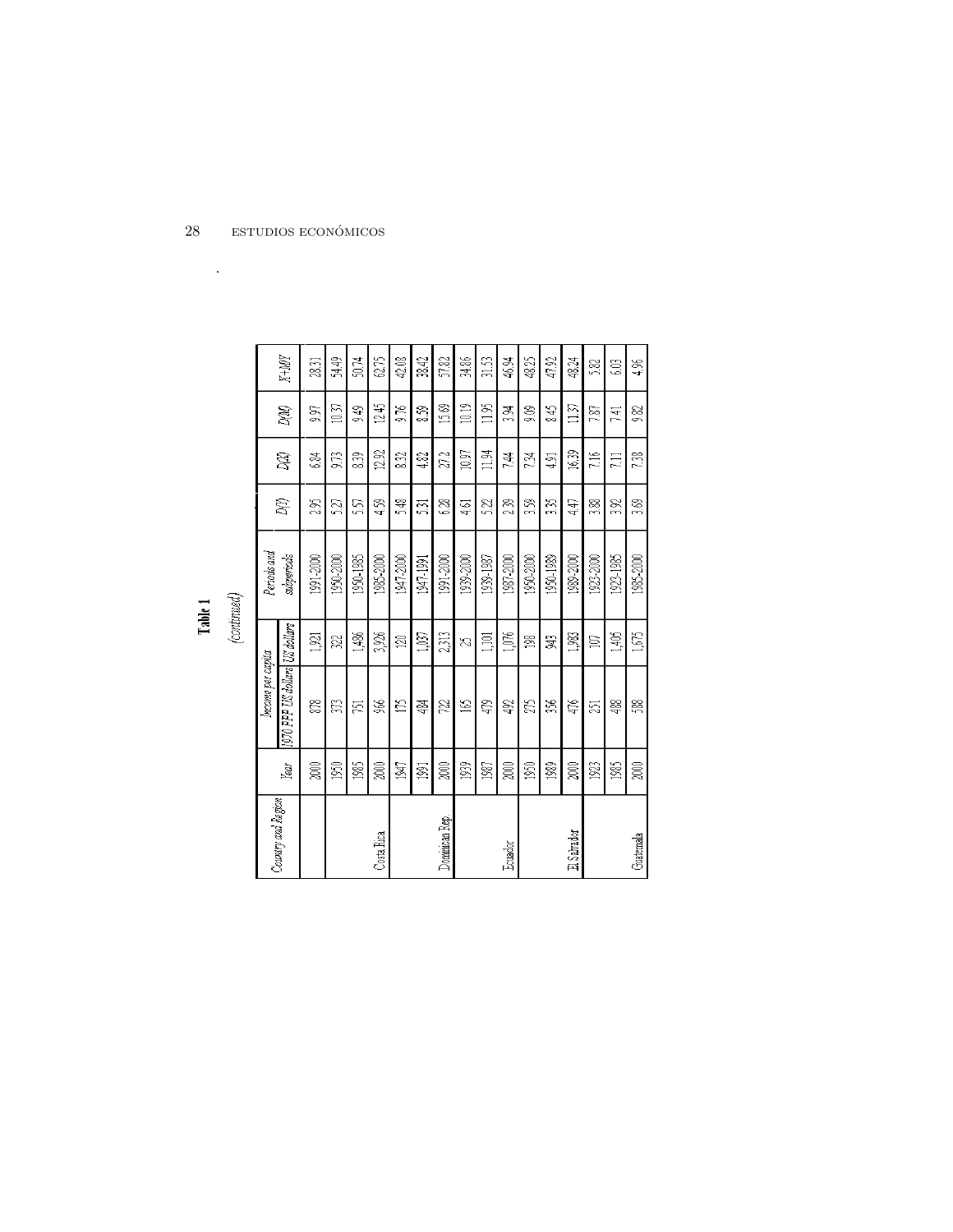| 13.63<br>15.63<br>10,35<br>13.27<br>5.92<br><b>S</b><br>492<br>317<br>53<br>84<br>7.78<br>$\frac{14.9}{2}$<br>R<br>541<br>4.11<br>$\approx$<br>0.45<br>319<br><b>S</b><br>333<br>5.14<br>334<br>3.67<br>432<br>477<br>$\Xi$<br>3.21<br>$\approx$<br>23<br>42<br>Periods and<br>subperiods<br>1925-2000<br>1954-2000<br>1954-1992<br>1992-2000<br>1925-1990<br>1990-2000<br>1930-2000<br>1930-1986<br>1986-2000<br>1958-2000<br>1991-2000<br>1958-1991<br>1946-2000<br>1946-1989<br>1970 PPP US dollars US dollars<br>1,630<br>5,807<br>2,080<br>急<br>$\mathbb{E}$<br>28<br>Q)<br>473<br>$\frac{2}{318}$<br>ă<br>27<br>E)<br>₹<br>ವ<br>Income per capita<br>1,046<br>1334<br>$\mathbb{Z}$<br>≌<br>g<br>X<br>314<br>Z<br>Ĕ<br>ZJ<br>Ξ,<br>511<br>Q1<br>S<br>2000<br>$1986$<br>1958<br>1946<br>$1992$<br>2000<br>1925<br>1990<br>1930<br>2000<br>2000<br>1989<br>Year<br>1954<br>$\overline{\mathbb{S}}$<br>Country and Region<br>Nicaragua<br>Honduras<br>Mexico<br>语 |        |      |       |       |           |        |       |       |                                 |
|---------------------------------------------------------------------------------------------------------------------------------------------------------------------------------------------------------------------------------------------------------------------------------------------------------------------------------------------------------------------------------------------------------------------------------------------------------------------------------------------------------------------------------------------------------------------------------------------------------------------------------------------------------------------------------------------------------------------------------------------------------------------------------------------------------------------------------------------------------------------------------------------------------------------------------------------------------------------|--------|------|-------|-------|-----------|--------|-------|-------|---------------------------------|
|                                                                                                                                                                                                                                                                                                                                                                                                                                                                                                                                                                                                                                                                                                                                                                                                                                                                                                                                                                     |        |      |       |       |           |        |       |       |                                 |
|                                                                                                                                                                                                                                                                                                                                                                                                                                                                                                                                                                                                                                                                                                                                                                                                                                                                                                                                                                     |        |      |       |       |           |        |       | DM    | $\mathbb{Z}$ where $\mathbb{Z}$ |
|                                                                                                                                                                                                                                                                                                                                                                                                                                                                                                                                                                                                                                                                                                                                                                                                                                                                                                                                                                     |        |      |       |       |           |        |       | 531   | 28.57                           |
|                                                                                                                                                                                                                                                                                                                                                                                                                                                                                                                                                                                                                                                                                                                                                                                                                                                                                                                                                                     |        |      |       |       |           |        |       | 4.73  | 23                              |
|                                                                                                                                                                                                                                                                                                                                                                                                                                                                                                                                                                                                                                                                                                                                                                                                                                                                                                                                                                     |        |      |       |       |           |        |       | 17.87 | 2941                            |
|                                                                                                                                                                                                                                                                                                                                                                                                                                                                                                                                                                                                                                                                                                                                                                                                                                                                                                                                                                     |        |      |       |       |           |        |       | 747   | <u>ฐา</u>                       |
|                                                                                                                                                                                                                                                                                                                                                                                                                                                                                                                                                                                                                                                                                                                                                                                                                                                                                                                                                                     |        |      |       |       |           |        |       | S)    | 48.6                            |
|                                                                                                                                                                                                                                                                                                                                                                                                                                                                                                                                                                                                                                                                                                                                                                                                                                                                                                                                                                     |        |      |       |       |           |        |       | 11.93 | 73.79                           |
|                                                                                                                                                                                                                                                                                                                                                                                                                                                                                                                                                                                                                                                                                                                                                                                                                                                                                                                                                                     |        |      |       |       |           |        |       | 10.63 | 22.97                           |
|                                                                                                                                                                                                                                                                                                                                                                                                                                                                                                                                                                                                                                                                                                                                                                                                                                                                                                                                                                     |        |      |       |       |           |        |       | 881   | 17.86                           |
|                                                                                                                                                                                                                                                                                                                                                                                                                                                                                                                                                                                                                                                                                                                                                                                                                                                                                                                                                                     |        |      |       |       |           |        |       | 18.2  | 42.89                           |
|                                                                                                                                                                                                                                                                                                                                                                                                                                                                                                                                                                                                                                                                                                                                                                                                                                                                                                                                                                     |        |      |       |       |           |        |       | 27    | 59.61                           |
|                                                                                                                                                                                                                                                                                                                                                                                                                                                                                                                                                                                                                                                                                                                                                                                                                                                                                                                                                                     |        |      |       |       |           |        |       | $\Xi$ | 53.09                           |
|                                                                                                                                                                                                                                                                                                                                                                                                                                                                                                                                                                                                                                                                                                                                                                                                                                                                                                                                                                     |        |      |       |       |           |        |       | 9.92  | 81.85                           |
|                                                                                                                                                                                                                                                                                                                                                                                                                                                                                                                                                                                                                                                                                                                                                                                                                                                                                                                                                                     |        |      |       |       |           |        |       | 7.89  | 59.77                           |
|                                                                                                                                                                                                                                                                                                                                                                                                                                                                                                                                                                                                                                                                                                                                                                                                                                                                                                                                                                     |        |      |       |       |           |        |       | S     | 49.04                           |
|                                                                                                                                                                                                                                                                                                                                                                                                                                                                                                                                                                                                                                                                                                                                                                                                                                                                                                                                                                     | Panama | 2000 | 1,266 | 3,465 | 1989-2000 | ू<br>च | $\Xi$ | 11.85 | 100,51                          |

Table 1

.

THIRLWALL'S LAW IN LATIN AMERICAN ECONOMIES  $\quad$   $29$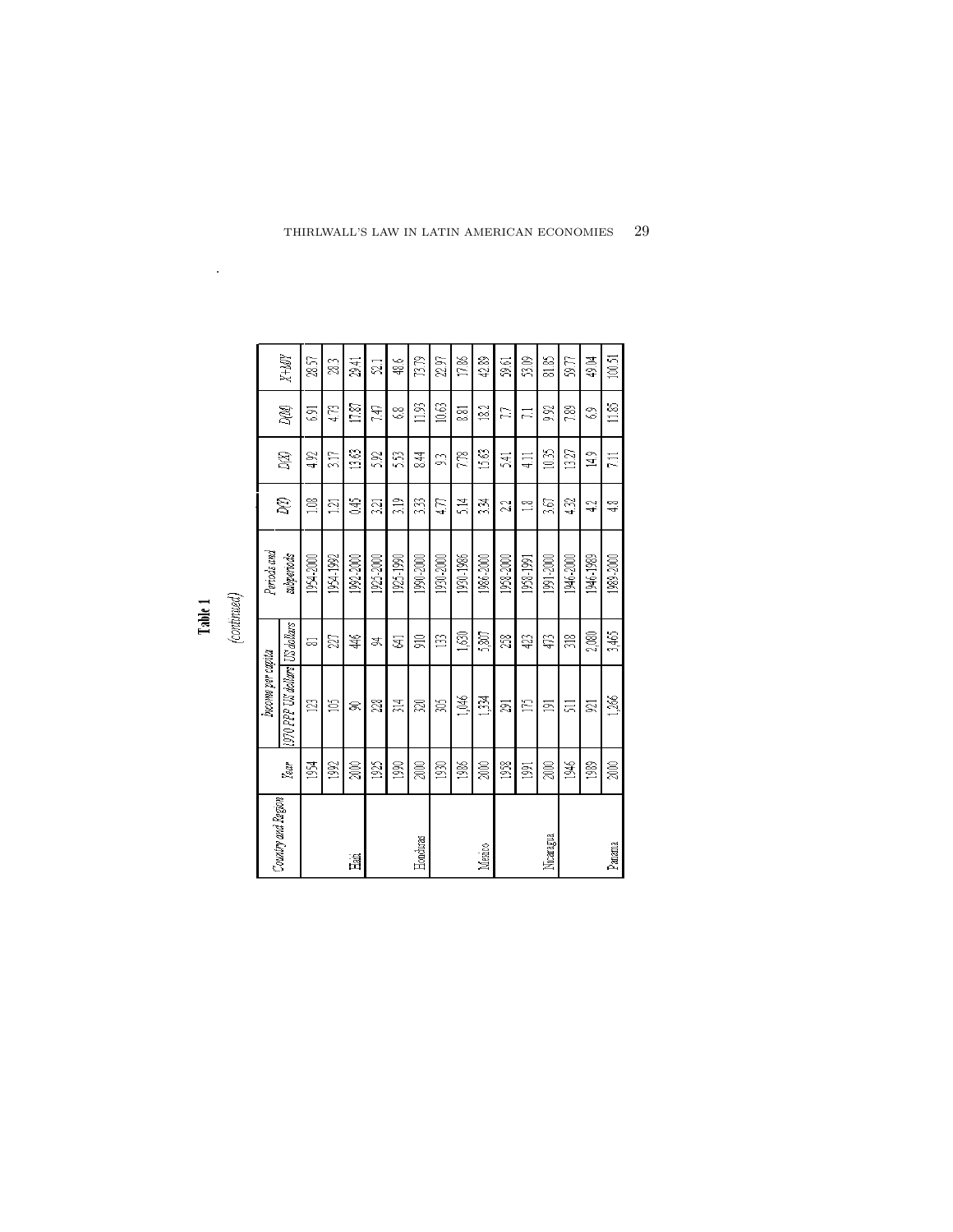|             | ֦֦֦֖֚֚֚֬֝֝֬֝֬ |
|-------------|---------------|
| –<br>≏<br>É |               |
|             |               |

| Country and Region |            | income per capita              |       | Periods and          |                |          |       |               |
|--------------------|------------|--------------------------------|-------|----------------------|----------------|----------|-------|---------------|
|                    | Year       | 1970 PPP US dollars US dollars |       | subperiods           | <b>SS</b>      | <b>S</b> | DMQ   | $X+MN$        |
|                    | 50         | g                              | g     | 1950-2000            | 406            | 8.66     | 53    | 31.76         |
|                    | 1986       | X                              | 551   | 1950-1986            | 456            | 20       | E6    | 226           |
| Paraguay           | g          | F                              | 1,404 | 1986-2000            | 2B             | 10.14    | 9.46  | 54.48         |
|                    | 942        | ă                              | S     | 1942-2000            | 3.69           | ಷ        | 9.25  | 30.64         |
|                    | 5          | 454                            | 1,575 | 1942-1990            | 322            | 665      | 721   | 31.66         |
| Ē                  | ā          | 窝                              | 2,085 | 1990-2000            | $\frac{13}{4}$ | 7.66     | 9.75  | 85<br>S       |
|                    | 1955       | S.                             | S.    | 1955-2000            | $\Xi$          | 58       | 33    | 26.81         |
|                    | <b>BS4</b> | Ş                              | 51    | 1955-1984            | ≌              | ST3      | 4.16  | 25.19         |
| Uruguay            | g          | 1,419                          | 6,004 | 1984-2000            | ្អ             | ತ        | 9ŝ    | ភ្ន           |
|                    | 920        | ă                              | Ź,    | 1920-2000            | SE             | g        | 7.23  | 44.24         |
|                    | 1989       | g                              | 2,270 | 1920-1989            | 5R             | Š.       | 7.28  | 44.37         |
| Venezuela          | g          | Š                              | 5,017 | 1989-2000            | 241            | 88       | 687   | 43.87         |
|                    | First year | Å                              | ě     | Penod                | ã              | 7.89     | 23    | 35.68         |
|                    | Year cut   | S                              | 1314  | I <sup>st</sup> part | e.<br>S        | 7.4      | 734   | 32.83         |
| Average            | Last year  | E                              | 2,911 | Z <sup>nd</sup> part | S              | 1032     | 11.32 | $\frac{4}{1}$ |
|                    |            |                                |       |                      |                |          |       |               |

Sources: Latin American Centre at Oxford University (http://oxflad.geh.ox.ac.uo/serch.php) Bureau of Economic Analysis, and Angus Madodison.<br>(http://www.eco.rug.nl/~Maddison/), Amnial database used is available from the au

 $\ddot{\phantom{a}}$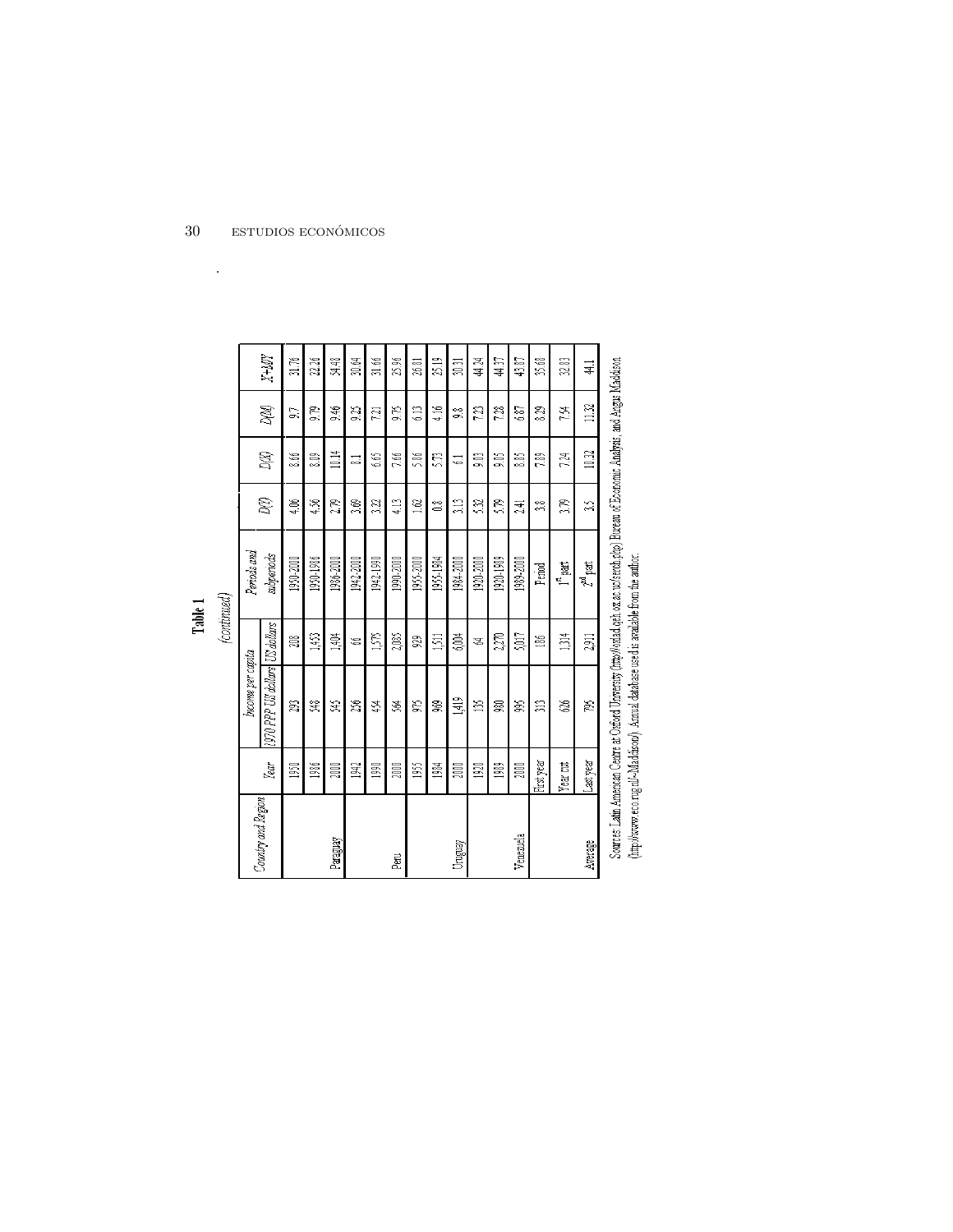Specifically, the following tests were applied: multivariate residual autocorrelation tests based on Box-Pierce/Ljung-Box Q-statistics (Lütkepohl, 1991) and on LM statistics (Johansen, 1995), the multivariate extension of the Jarque-Bera residual normality test using  $-$ as factorization matrix- the inverse square root of residual covariance matrix (Urzúa, 1997), and extensions of White's (1980) test for systems of equations as discussed by Kelejian  $(1982)$ .

To determine the lag length of the VAR models, we weighed the information criterions  $-Akaike$ , Schwarz, and Hannan-Quinnand positive/negative results of diagnostic statistical tests. Specifically, the lag length for Ecuador was one, for Argentina, Chile, El Salvador, and Mexico it was two, for Colombia, Costa Rica, Haiti, Panama, Peru and Uruguay it was three, for Brazil, Dominican Republic, Guatemala, Honduras, Nicaragua and Venezuela it was four, and for Paraguay it was five. Table 2 shows relevant outcomes.

The estimated ratios of export/import income elasticities are consistent with figures obtained by other authors. Bairam (1993) reports 1.20 for Colombia. Senhadji (1997), and Senhadji and Montenegro (1998) reveal 1.008, 1.275 and 0.566 for Argentina, Colombia and Haiti respectively. Lopez and Cruz (2000), and Guerrero (2003) state 1.692 and 1.640 for Mexico, respectively. Lastly, Moreno-Brid and Perez (2003) report 1.94 and 1.50 for Costa Rica and El Salvador, respectively.

The content of table 2 represents positive evidence for Thirlwall's Law under the form of expression  $(6)$ . The long run co-movement between domestic and US economies reinforces our belief that the balance of payment constraint represents a mayor force driving the economic growth process. In other words, results positively support  ${\sim}$  let me propose  ${\cdot}$  "the rest of the world lead growth hypothesis...". As a matter of fact, statistical tests (Johansen, 1995, chapter 8) indicate -as expected that the US economy is weakly exogenous with respect to Latin American countries.<sup>3</sup>

Noticeably, the estimated ratios of export/import income elasticities were useful to simulate the observed economic growth rates. Certainly, the difference between observed and balance of payments

 $2$  Econometric tests were implemented using automatic routines of E-views and PcFIML. Indeed, the complete set of statistical results - which includes unit root tests, system tests, and information tests for 19 VAR models - is huge. It is available from the author.

<sup>&</sup>lt;sup>3</sup> The accepted restrictions were imposed on the  $\alpha$  matrix -which includes the adjustment coefficients. Thus, if we so wished, it would be valid to estimate single-equation error correction models.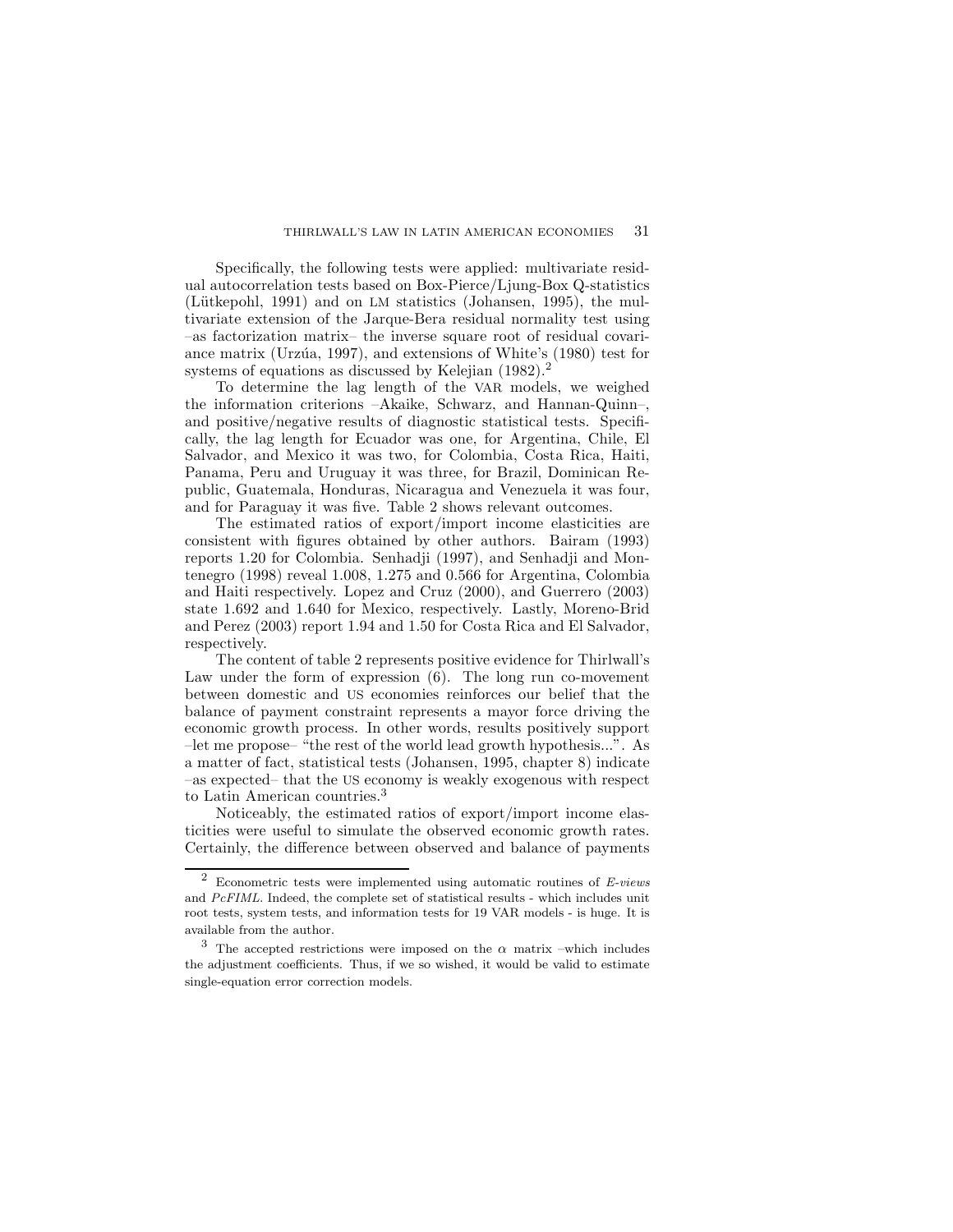constrained economic growth rates is a consequence of the influence of terms of trade and capital in/outflows (Thirlwall and Hussain, 1982).

To examine the annual behavior of the export/import income elasticity ratios, we split equation (6) under the form of state-space representation (Hamilton, 1994, chapter 13) . In the observation equation  $(8)$ , the export/import income elasticity ratios are specified as time-varying coefficients, and in the state equation  $(9)$  as first order autoregressive processes.

### Table 2

Normalized cointegrating coefficients, US economy average growth rate, and observed and simulated average GDP growth rates for selected countries

| Country        | $\hat{\alpha}$ | $D(Y_{US})$ | $D(Y_{Observed})$ | $D(Y_b)$ | Gap      |
|----------------|----------------|-------------|-------------------|----------|----------|
| Argentina      | 1.121          | 3.466       | 3.097             | 3.887    | $-0.789$ |
| Bolivia        | 0.971          | 3.349       | 3.216             | 3.251    | $-0.035$ |
| Brazil         | 17             | 3.361       | 4.434             | 5.713    | $-1.279$ |
| Chile          | 1.024          | 3.155       | 3.937             | 3.231    | 0.706    |
| Colombia       | 1.418          | 3.822       | 4.277             | 5.421    | $-1.144$ |
| Costa Rica     | 1.306          | 3.447       | 5.078             | 4.5      | 0.578    |
| Dominican Rep. | 1.141          | 3.383       | 4.805             | 3.859    | 0.947    |
| Ecuador        | 1.327          | 3.61        | 4.65              | 4.79     | $-0.14$  |
| El Salvador    | 1.363          | 3.357       | 3.473             | 4.575    | $-1.102$ |
| Guatemala      | 1.552          | 3.483       | 3.906             | 5.407    | $-1.501$ |
| Hati           | 0.669          | 3.538       | 1.046             | 2.366    | $-1.321$ |
| Honduras       | 0.943          | 3.664       | 3.04              | 3.455    | $-0.415$ |
| Mexico         | 1.505          | 4.088       | 5.136             | 6.154    | $-1.018$ |
| Nicaragua      | 1.698          | 3.415       | 1.657             | 5.797    | -4.141   |
| Panama         | 1.038          | 3.392       | 4.783             | 3.521    | 1.261    |
| Paraguay       | 1.474          | 3.399       | 4.31              | 5.009    | $-0.7$   |
| Peru           | 1.235          | 3.429       | 3.636             | 4.236    | $-0.6$   |
| Uruguay        | 1.25           | 3.452       | 1.871             | 4.315    | $-2.444$ |
| Venezuela      | 1.476          | 3.49        | 4.794             | 5.152    | $-0.358$ |

Notes: In all cases, trace test and max-eigenvalue test indicate one cointegration equation.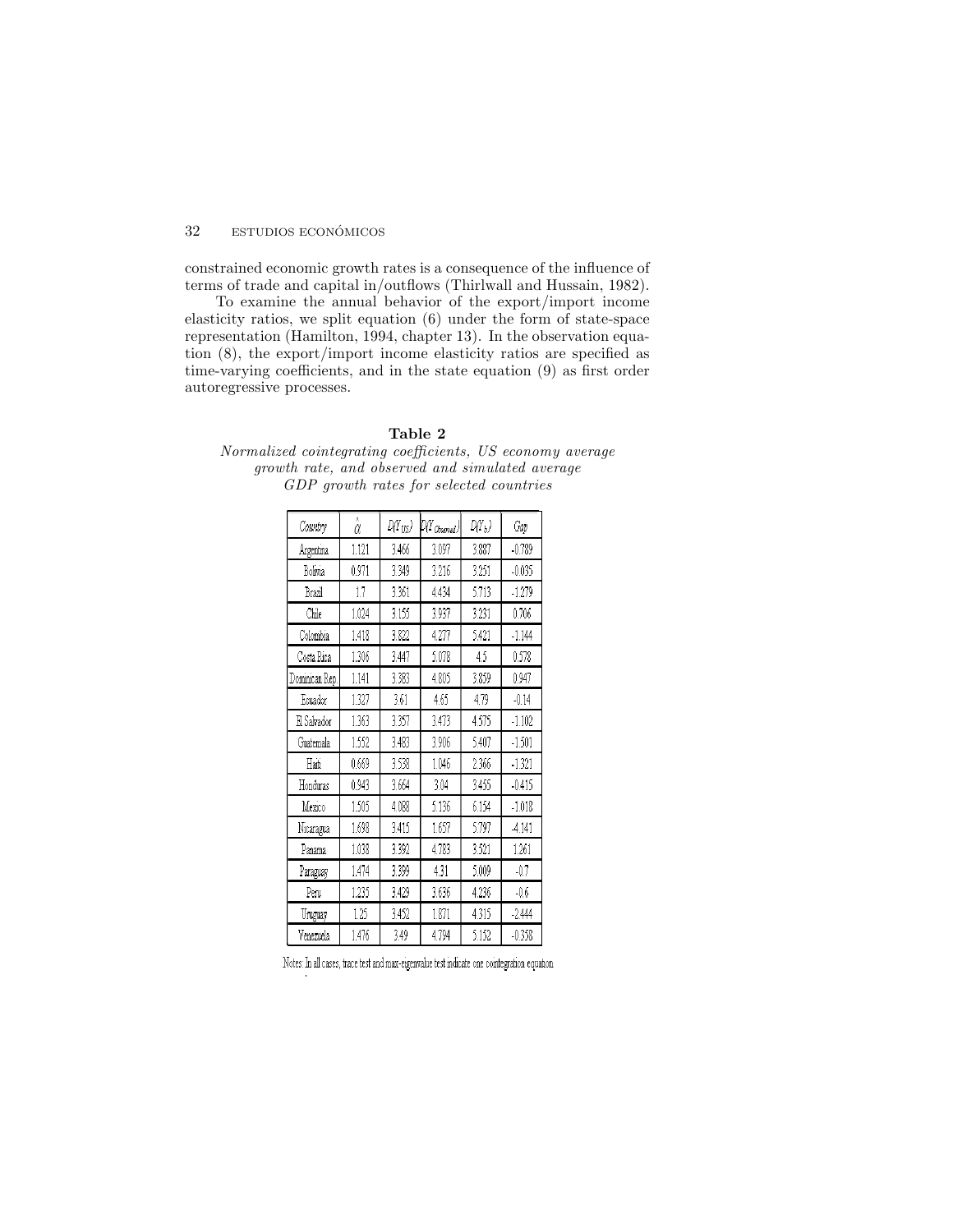$$
y_{j,t} = \xi_t y_{US,t} + u_{j,t} \tag{8}
$$

$$
\xi_{t+1} = \lambda_0 + \lambda_1 \xi_t + u_{t+1} \tag{9}
$$

The system of equations (8) and (9) was estimated using a forecast recursive algorithm known as a Kalman filter. Figure 1 shows results for the nineteen economies.

It is plausible to group selected economies into four categories. One distinctive country is Chile. It seems that there is a link between the early implementation of economic liberalization policies and the increasing ratio of export/import income elasticities. During the eighties and nineties, which include periods of armed conflict, sensibility to US economy growth rate increased in Central American countries and the Dominican Republic. For the first four economies of the region, Brazil, Mexico, Argentina and Colombia, the external performance was negative. Unfortunately, Bolivia, Ecuador, Haiti, Paraguay, Peru, Uruguay and Venezuela, all exhibited the same result.



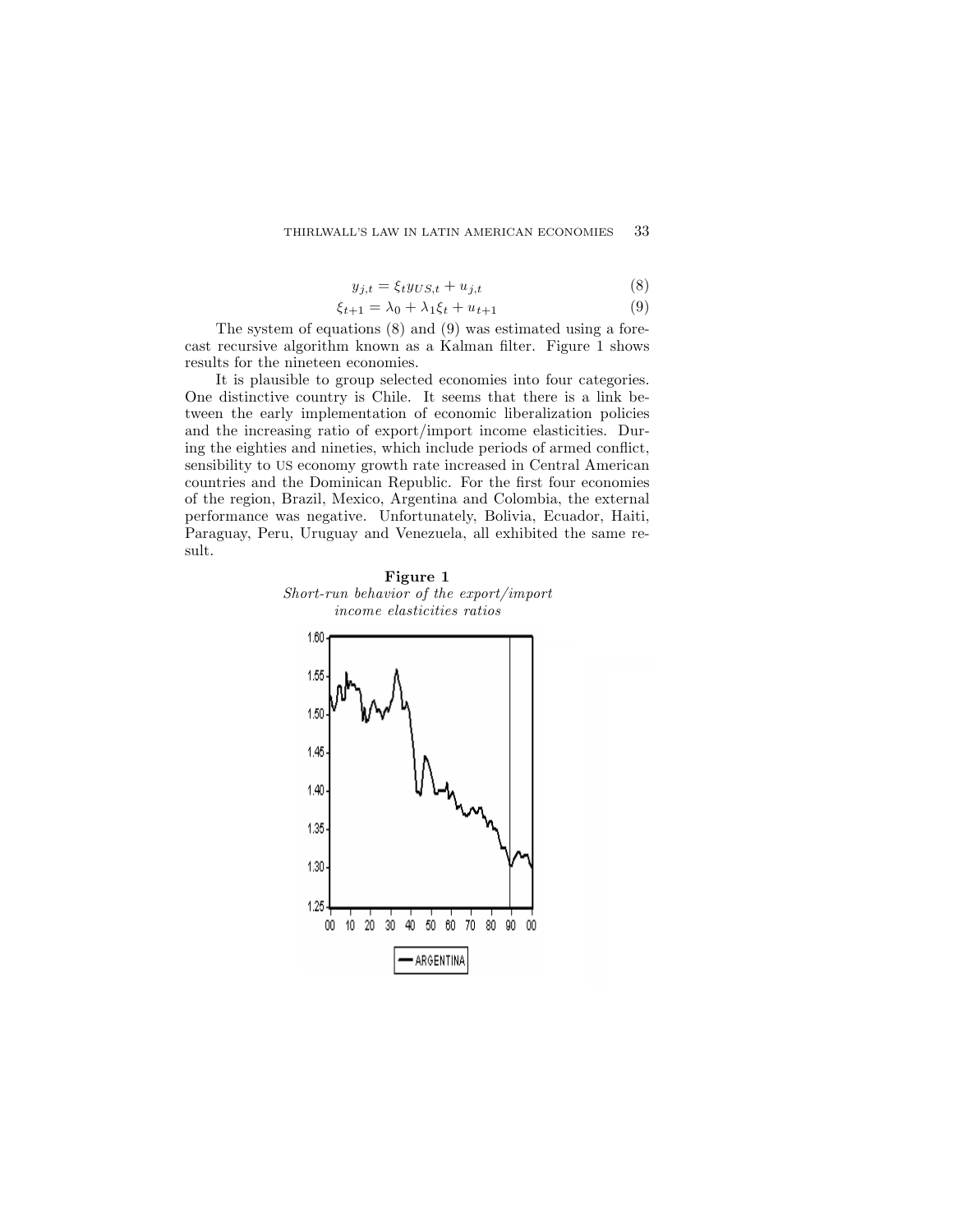$34\,$  $\textsc{estubios}$ ECONÓMICOS



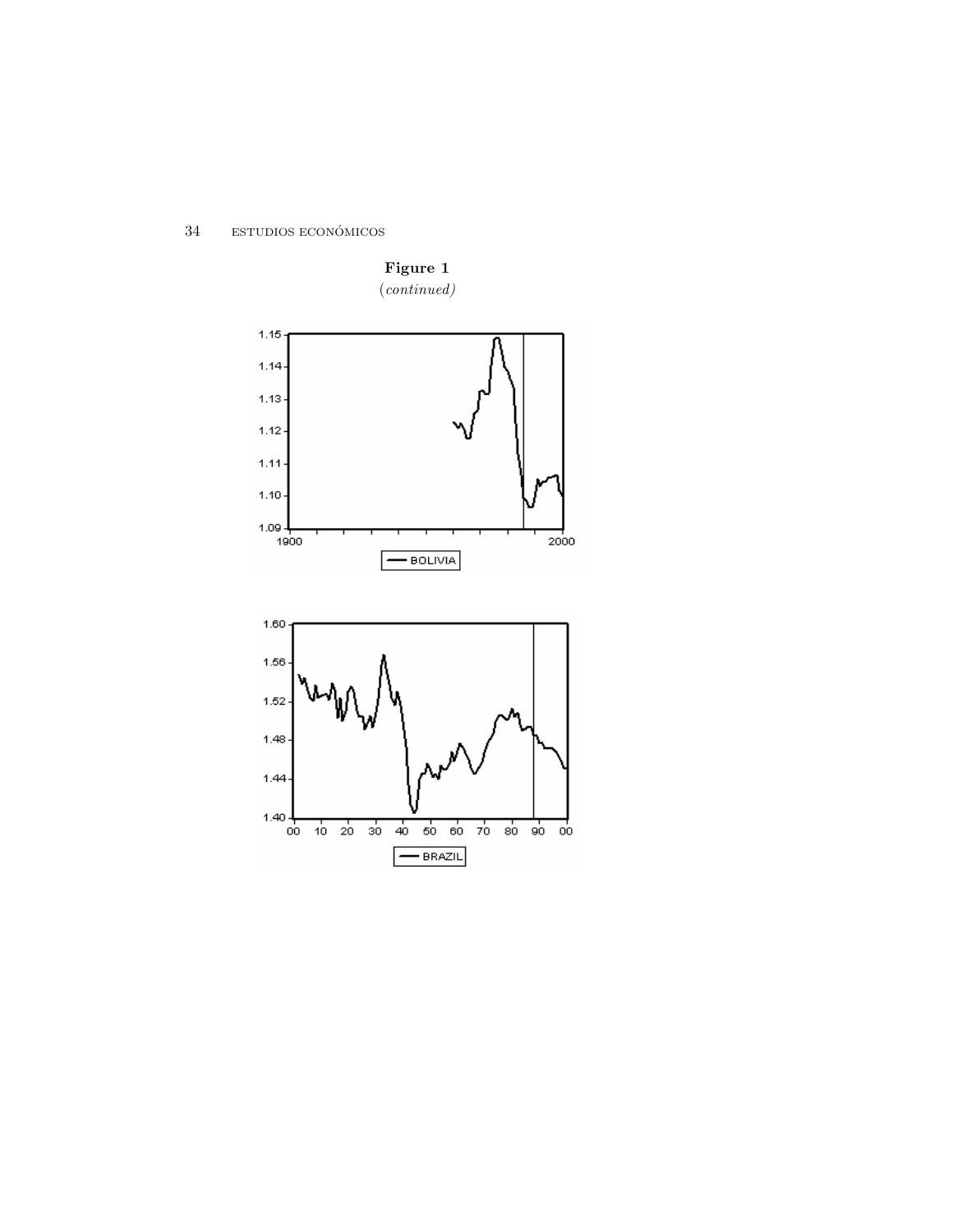

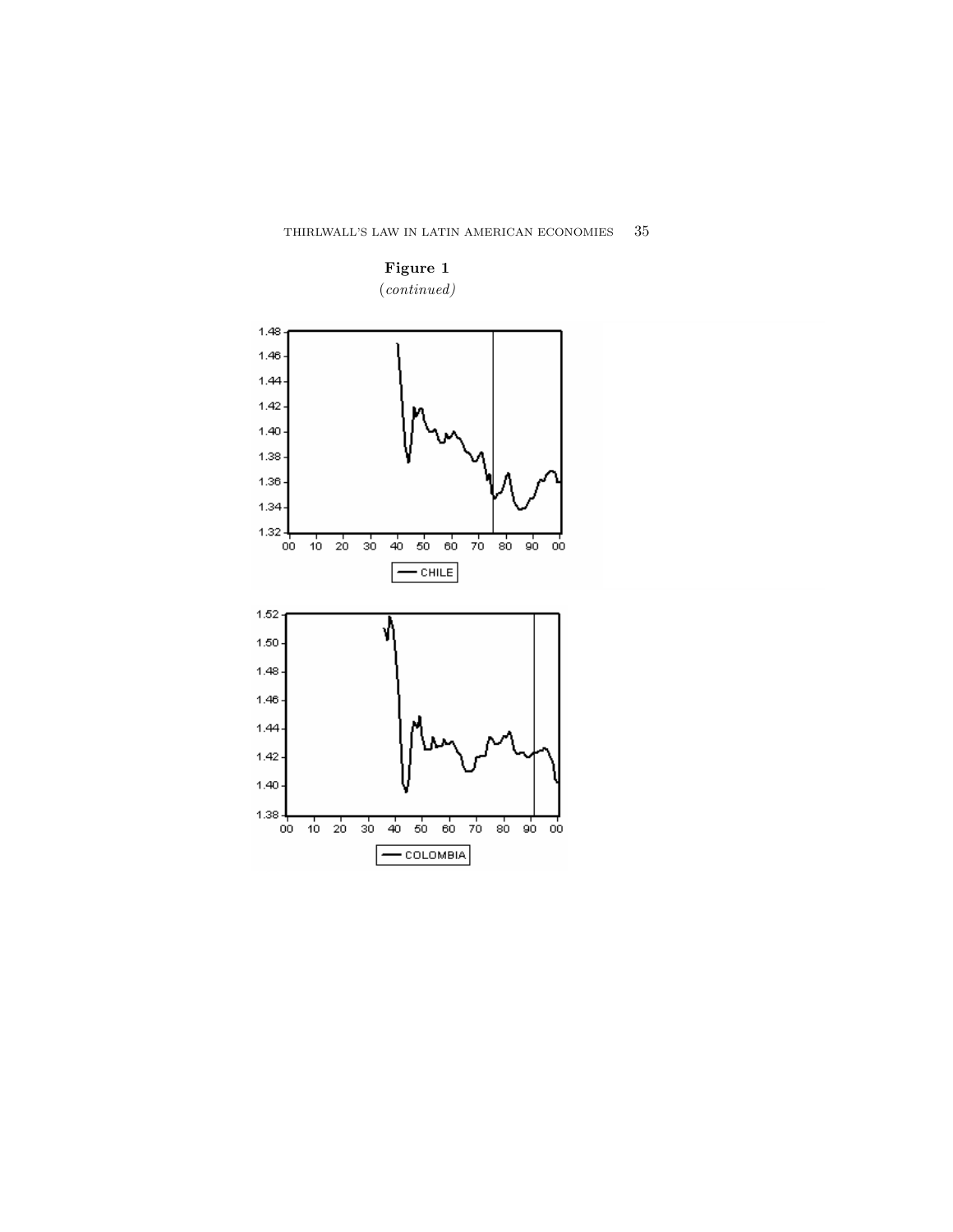$36\,$  $\textsc{estubios}$ ECONÓMICOS



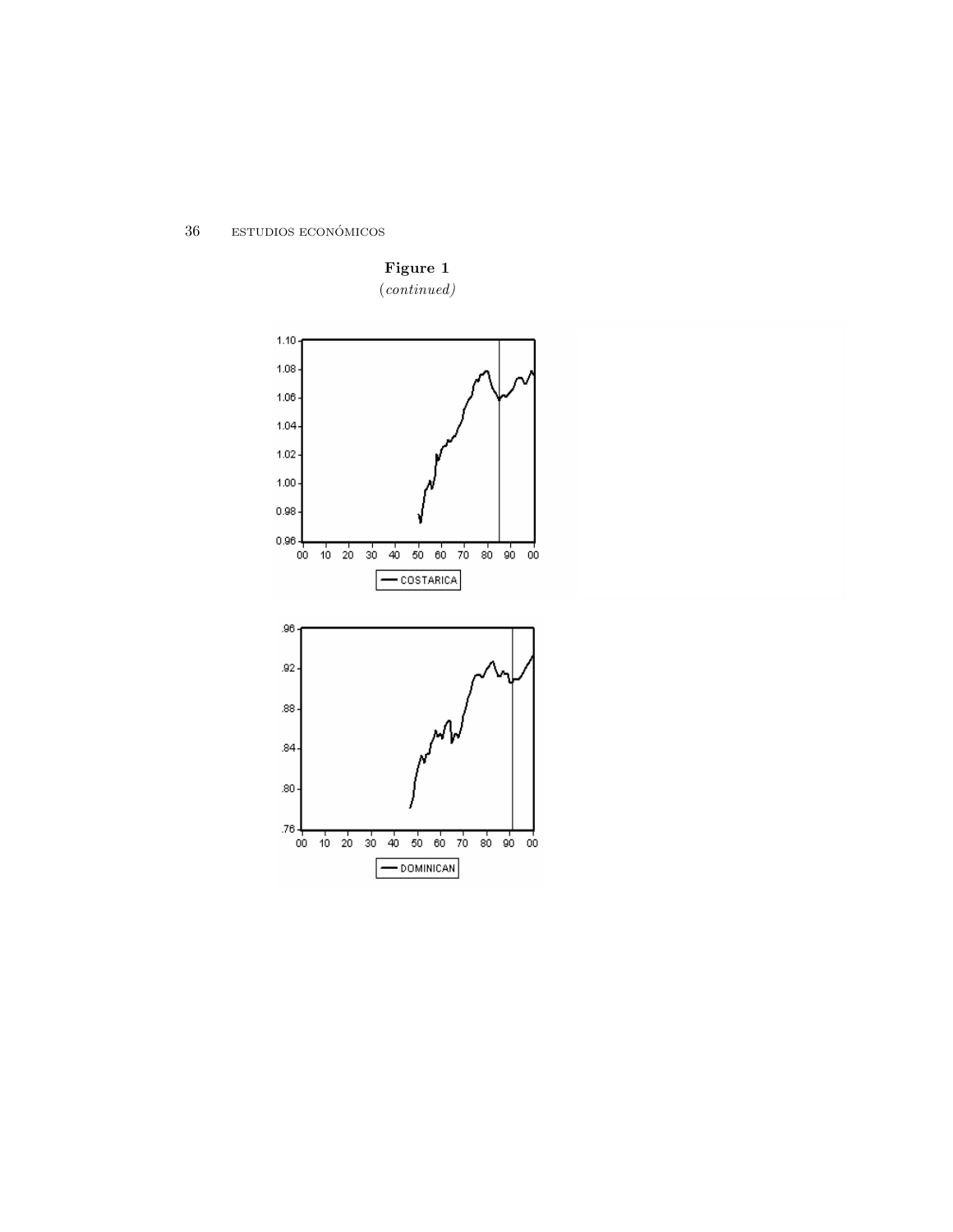

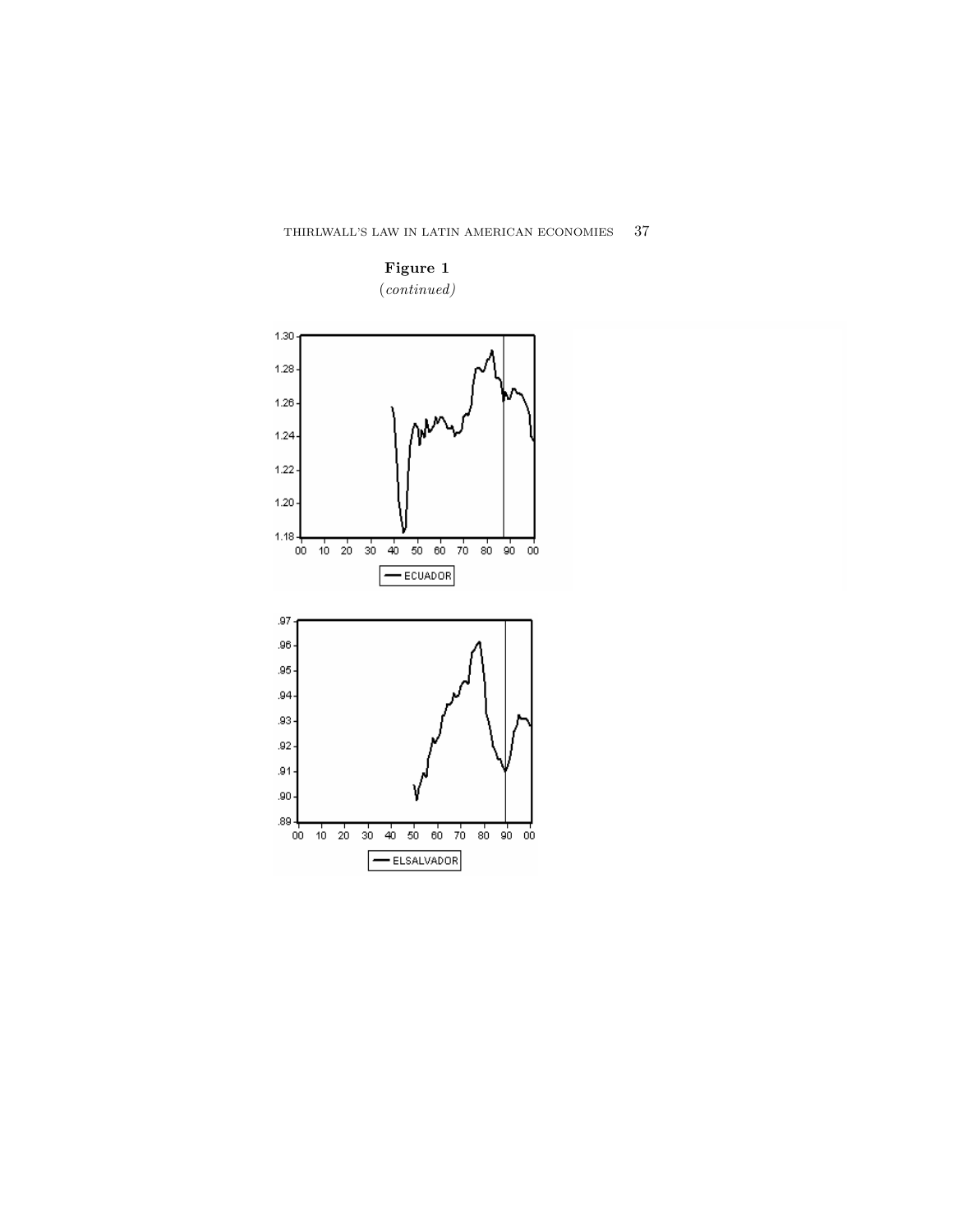$38\,$  $\textsc{estubios}$ ECONÓMICOS

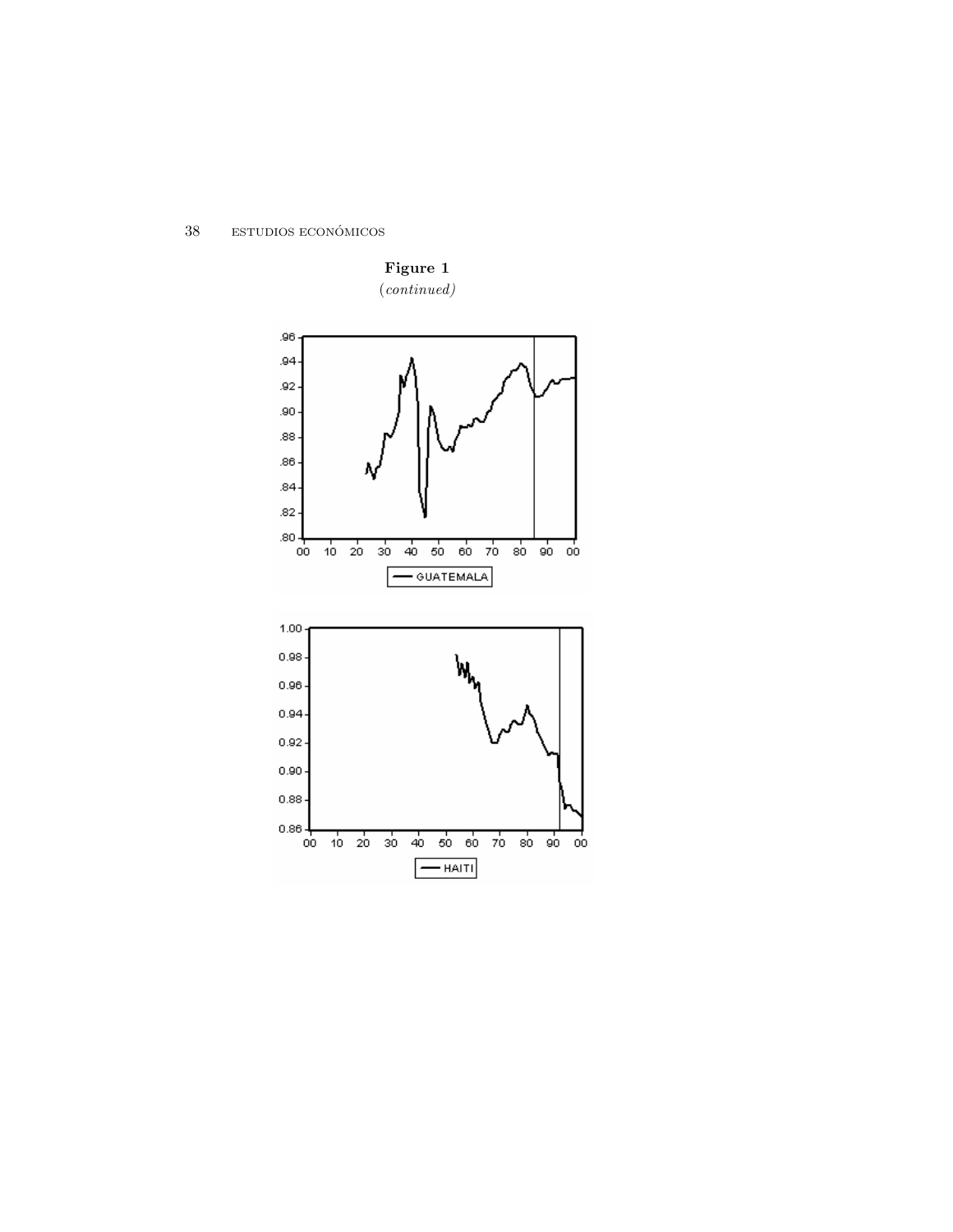

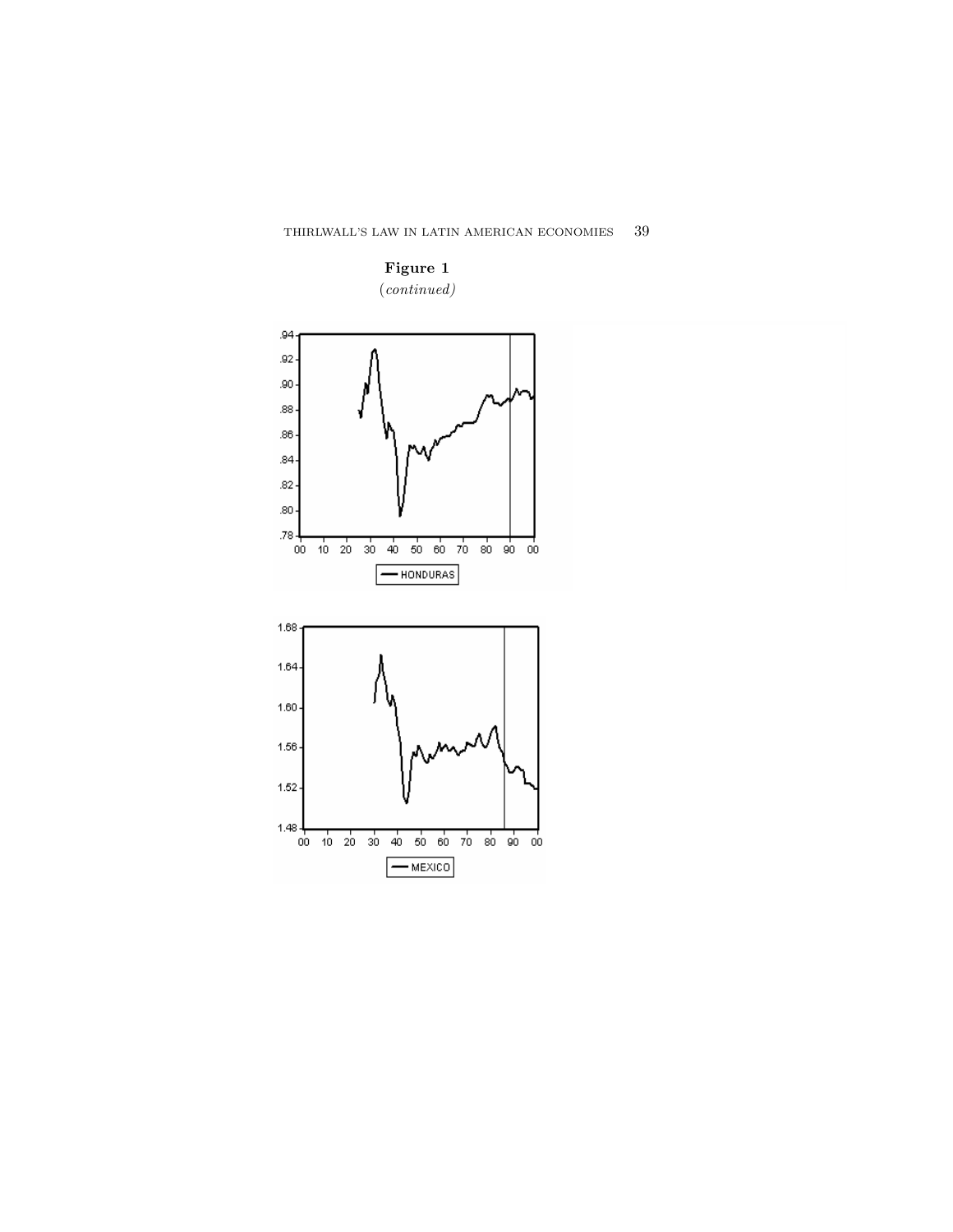$40\,$  $\textsc{estubios}$ ECONÓMICOS

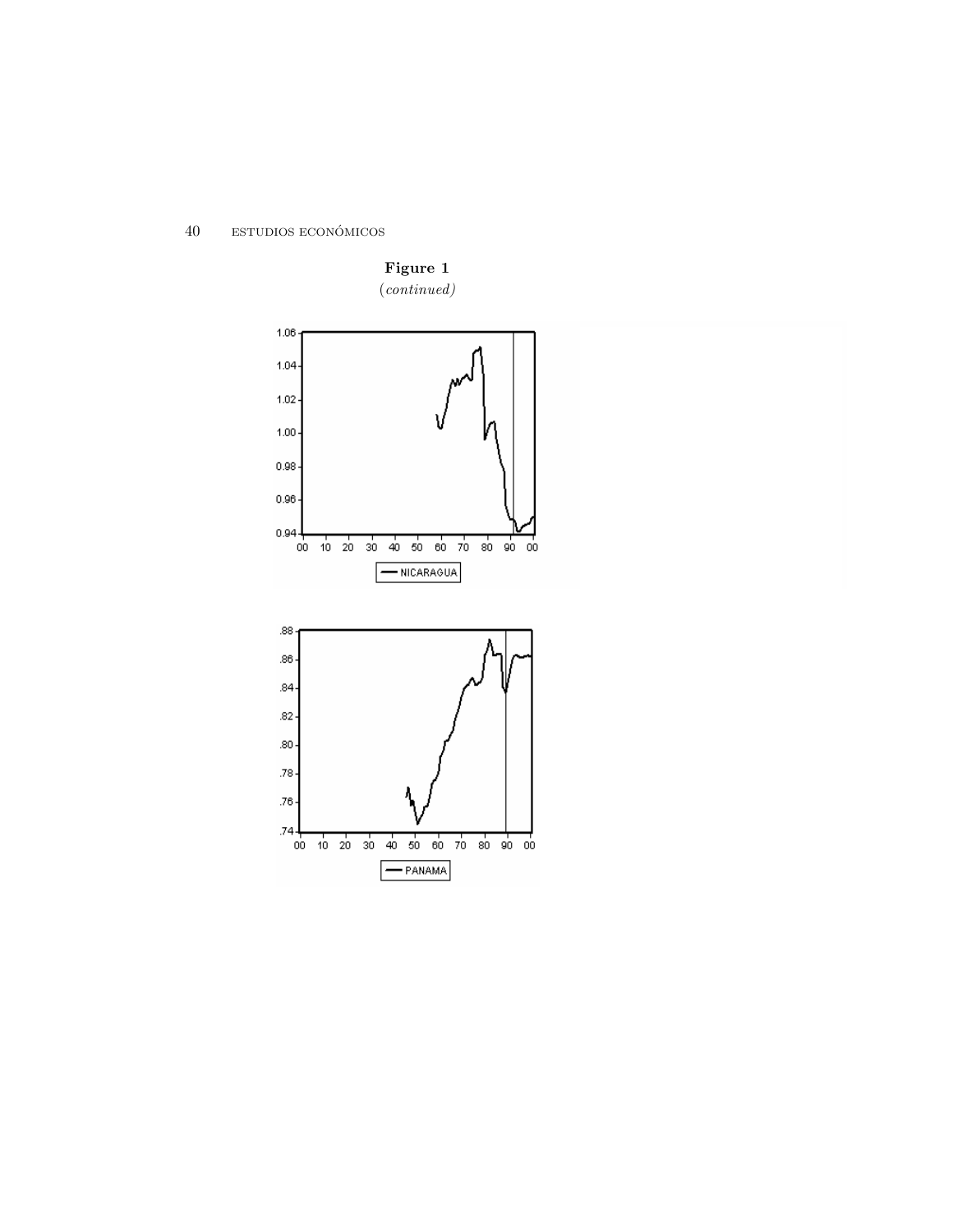



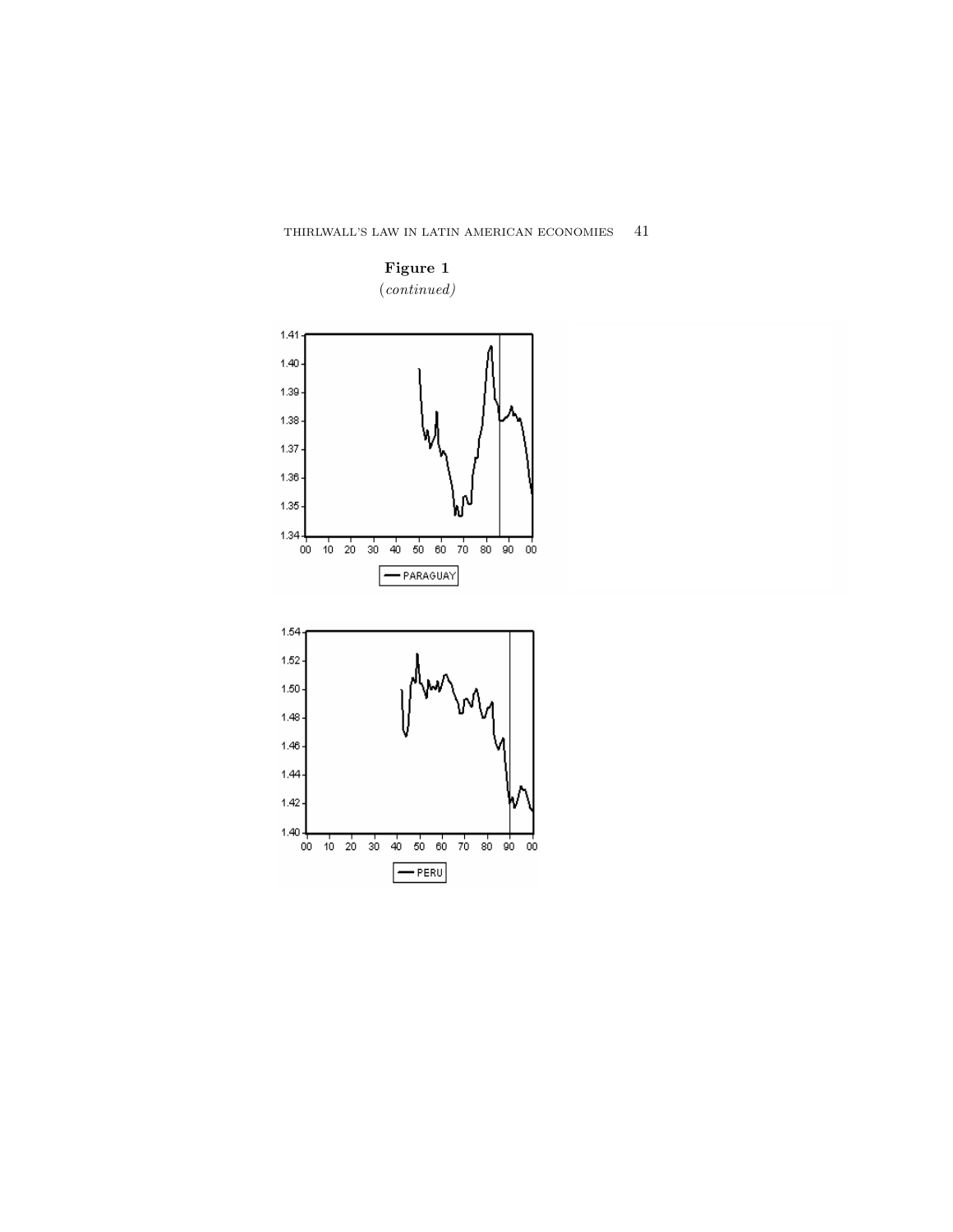$42\,$  $\textsc{estubios}$ ECONÓMICOS



Note: vertical lines indicate the cut-off years.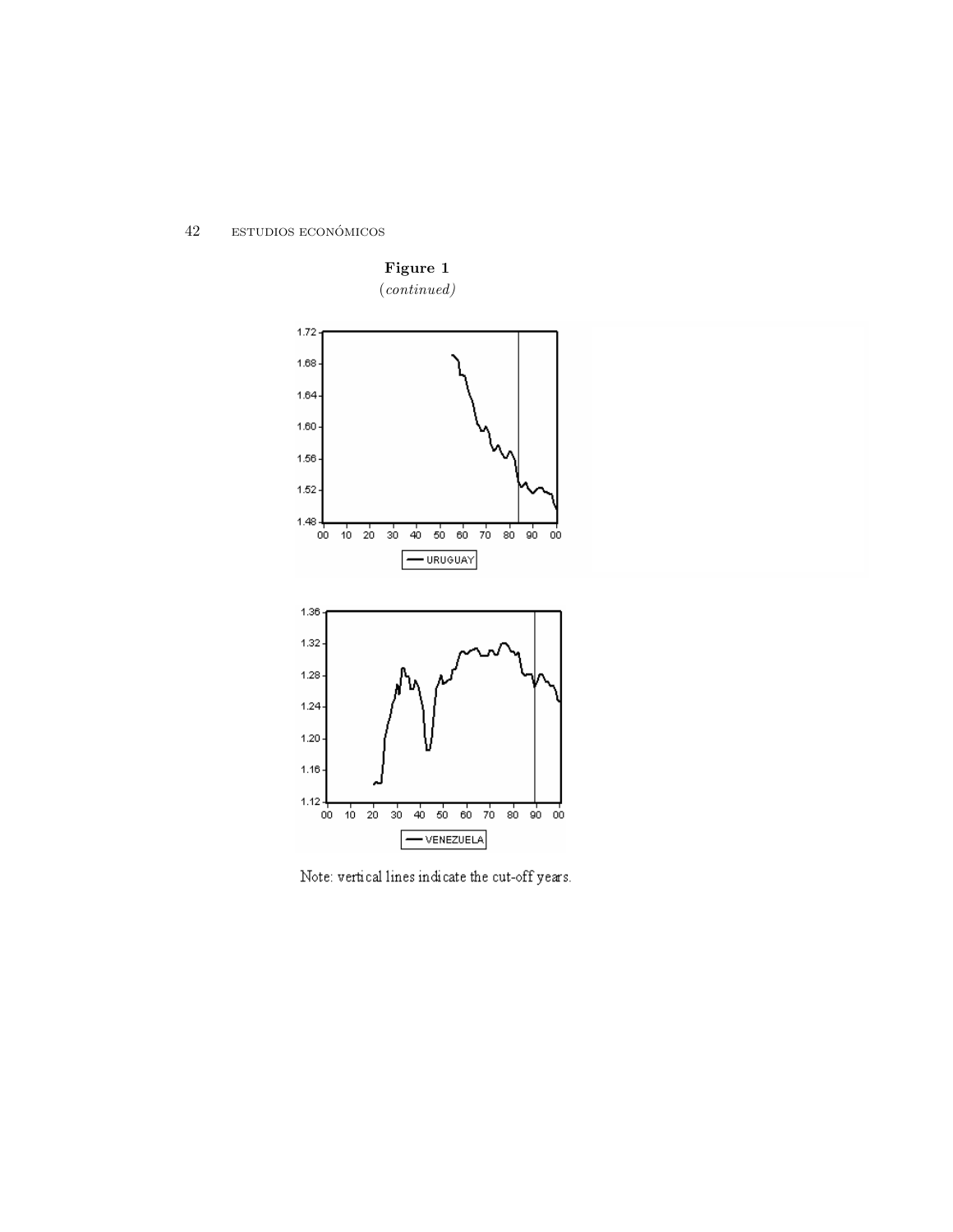## 4. Concluding Remarks

The findings suggest the existence of a link among Latin American and US economies during the twentieth century. This represents a piece of empirical evidence in favor of \the rest of the world lead growth hypothesis" .

During the analyzed period, the annual evolution of the export/import income elasticities ratio is somewhat different for the nineteen selected economies. Nevertheless, for the four major countries of the region -and others-, this ratio declines noticeably over the last two decades. On the other hand, Chile -the fifth major economywas the first country in Latin American to implement economic liberalization measures and, fortunately, has relaxed its balance of payments constraint. In this sense, and looking at what is happening right now around the world, the region needs to make a second effort in order to improve its efficiency.

Finally, from a broader perspective equation (6) emphasizes the dependency of Latin American countries on US. Indeed, it is not desirable for the region to discontinue or even to reverse the economic reform process, but recent disillusionment with the results of this process has been growing in our countries, see Lora and Panizza (2002) , among others.

### R e fe r e n c e s

- Bairam, E. I. (1993). Income Elasticities of Exports and Imports: A Re-examination of the Empirical Evidence, Applied Economics, 25, 71-74.
	- and G. J. Dempster (1991). The Harrod Foreign Trade Multiplier and Economic Growth in Asian Countries, Applied Economics, 23, 1719-1724.
- Davidson, P. (1990-1991). A Post Keynesian Positive Contribution to 'Theory', Journal of Post Keynesian Economics, 2, 298-303.

Doornik, J. A. and D. F. Hendry (1995).  $PeFIML$  8.0, Chapman&Hall.

- Elliott, G., T. J. Rothenberg, and J. H. Stock (1996). Efficient Tests for an Autoregressive Unit Root, Econometrica, 64, 813-836.
- Guerrero, C. (2003). Modelo de crecimiento económico restringido por la balanza de pagos: evidencia para México, 1940-2000, El Trimestre Económico,  $LXX(2)$ , no. 278, 253-273.

Hamilton, J. D. (1994). Time Series Analysis, Princeton University Press.

Johansen, S. (1995). Likelihood-based Inference in Cointegrated Vector Autoregressive Models, Oxford University Press.